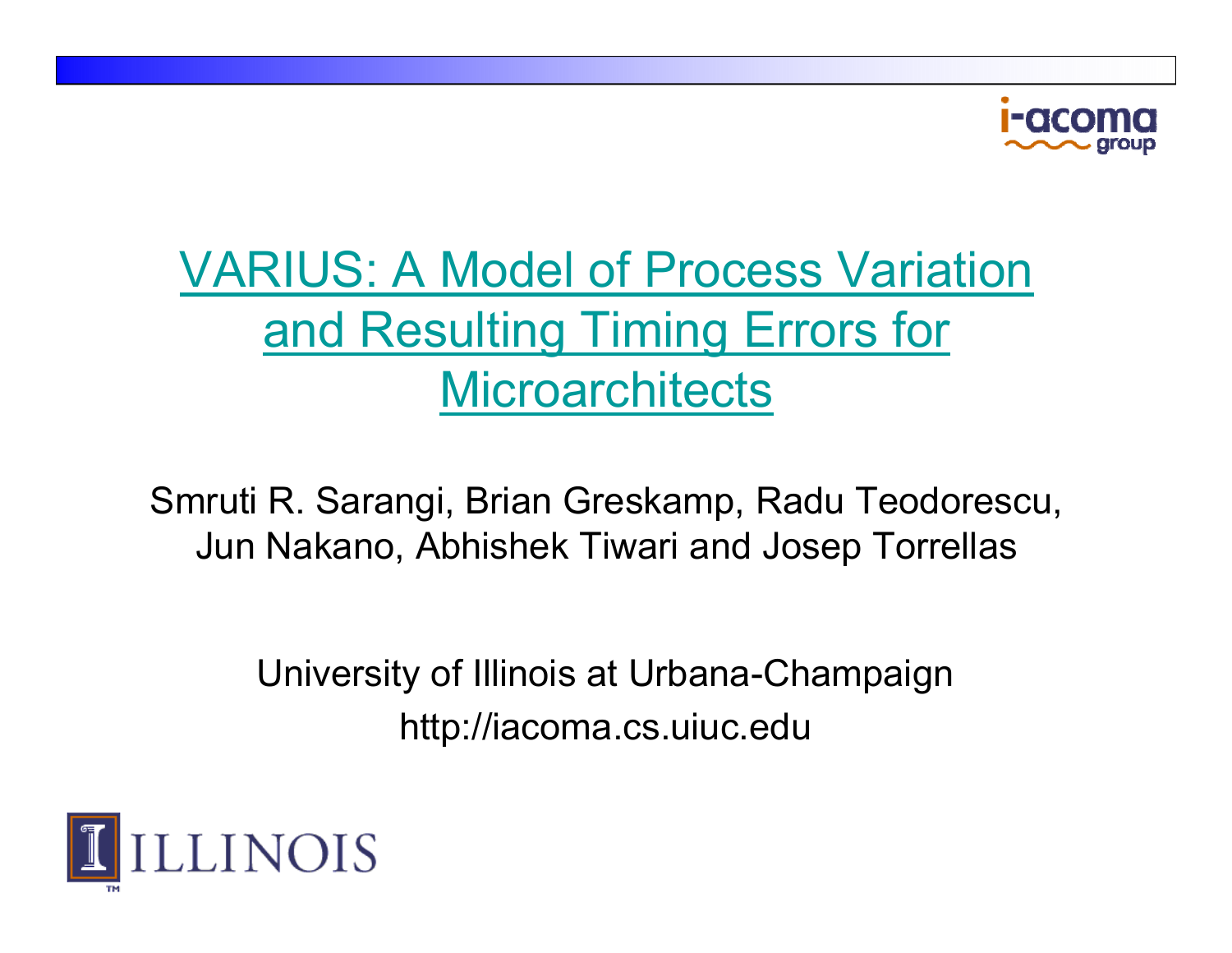

### Parameter Variation



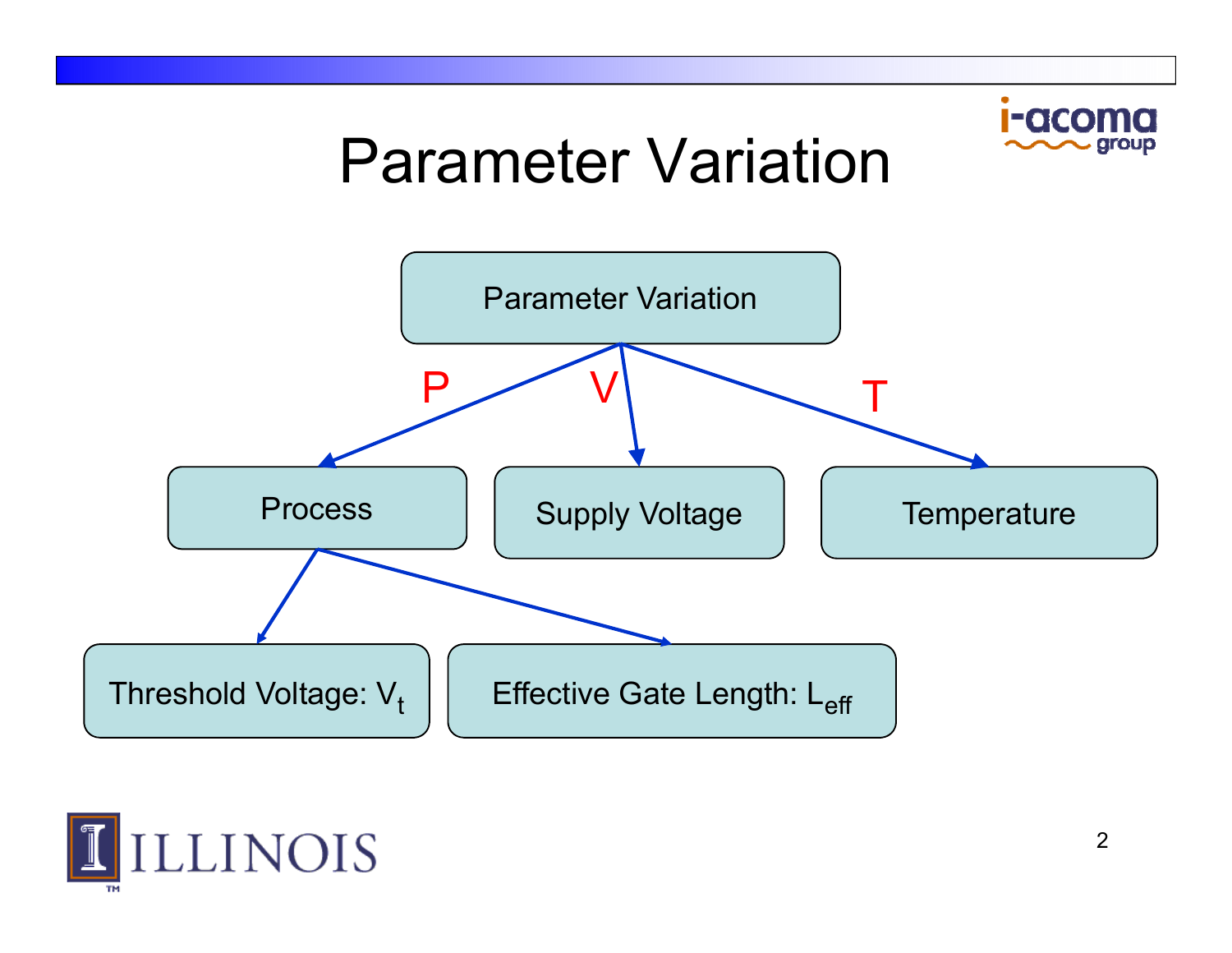

### **Process Variation is a Problem**

Variation of  $V_t$  and  $L_{eff}$ :

- Chip leakage power 1
- Chip frequency ↓

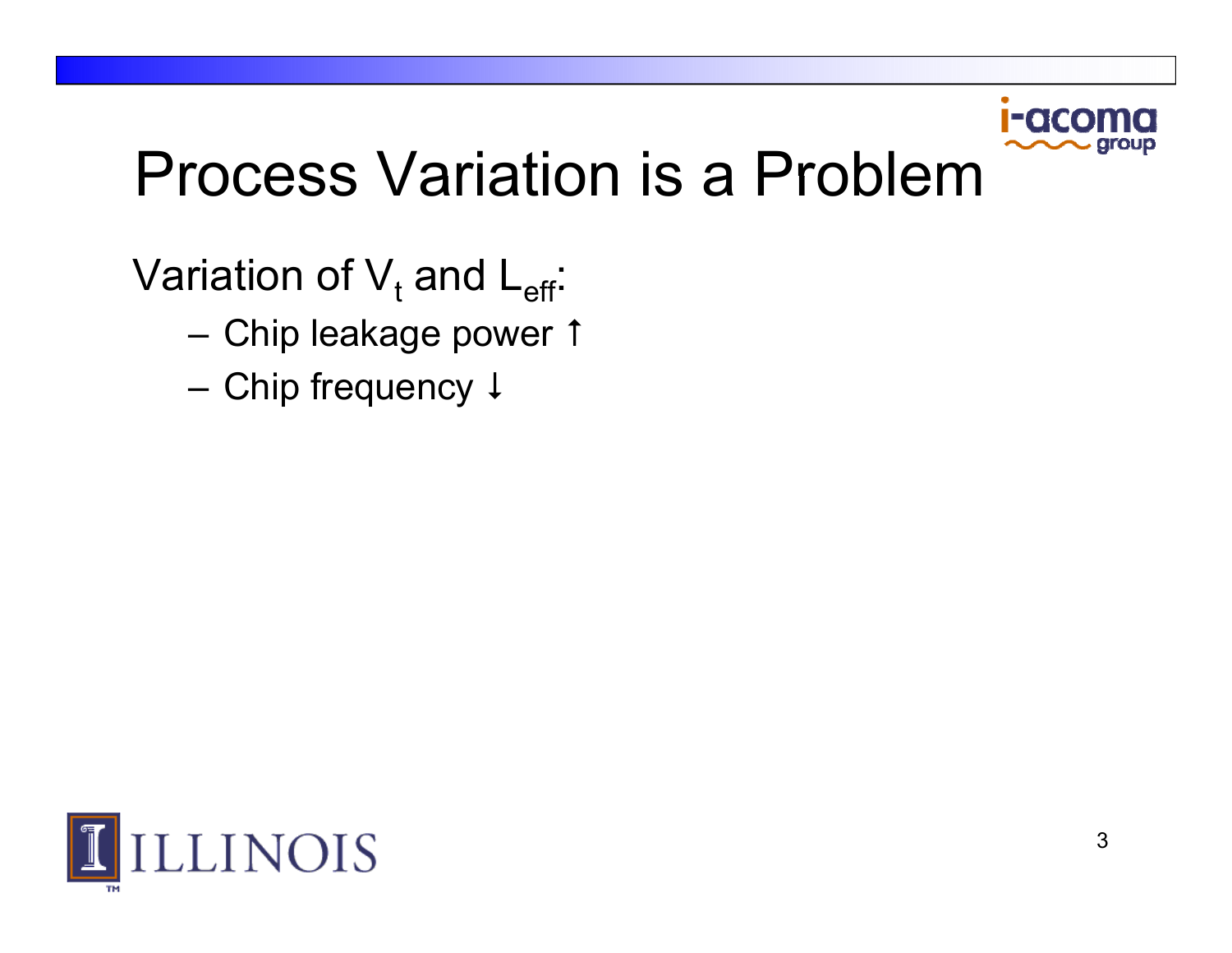#### **I-aco** Chip Frequency Decreases



Distribution of path delays in pipe stage: No variation

Distribution of path delays If pipe stage. No variation in pipe stage: With variation

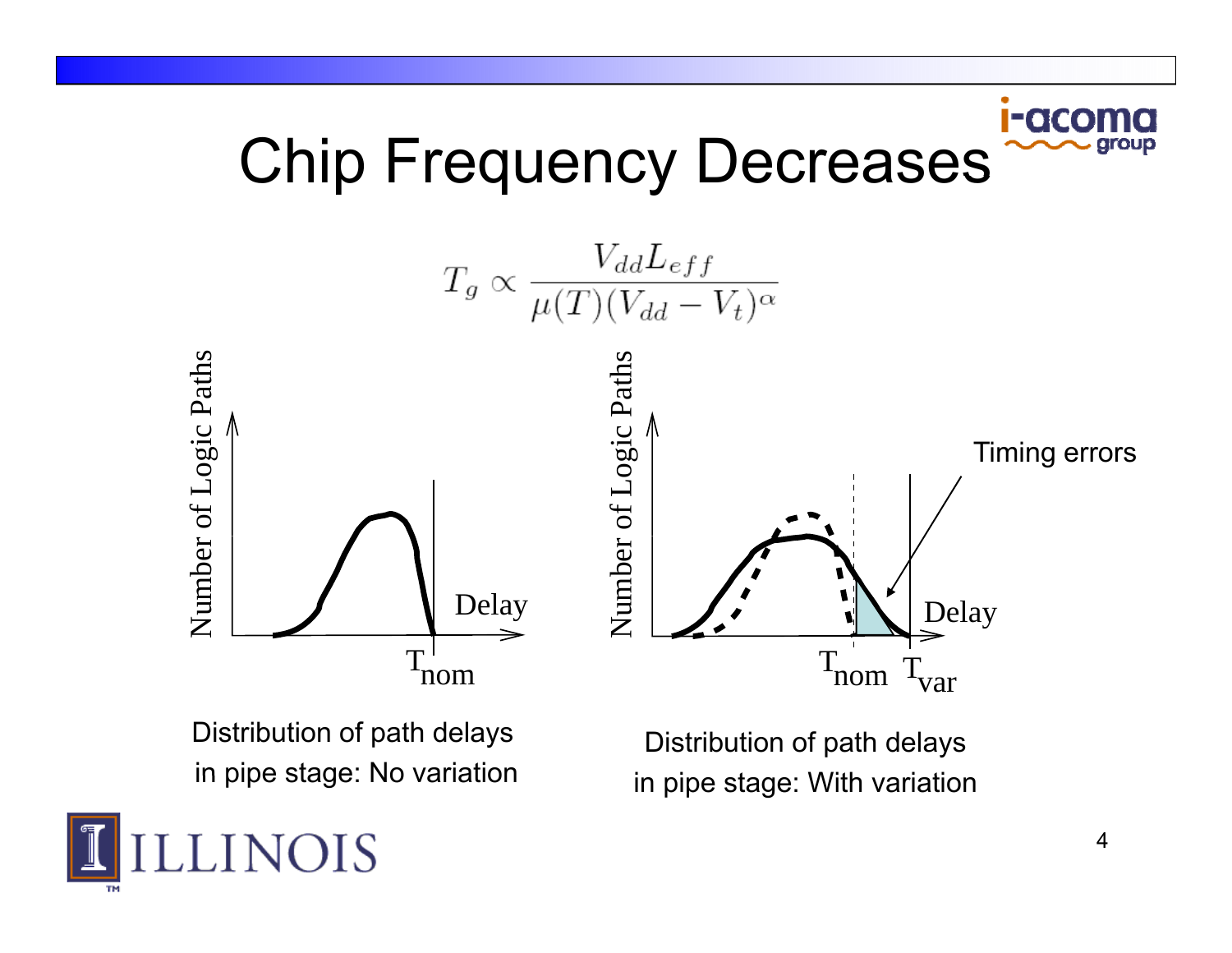# Implications on Design Decisions

- Unlikely designs will be for worst-case par. values
	- Chips too slow or too costly to design
	- Performance of a generation lost
- Alternative: design closer to avg. par values
	- Some parts of the chip will be too slow: can we live with timing errors?
	- – Some parts of the chip will dissipate too much power: can we push it to other parts of the chip?
	- Multi-tiered solution required: circuits, CAD, microarchitecture, software → this talk focuses on µarch.

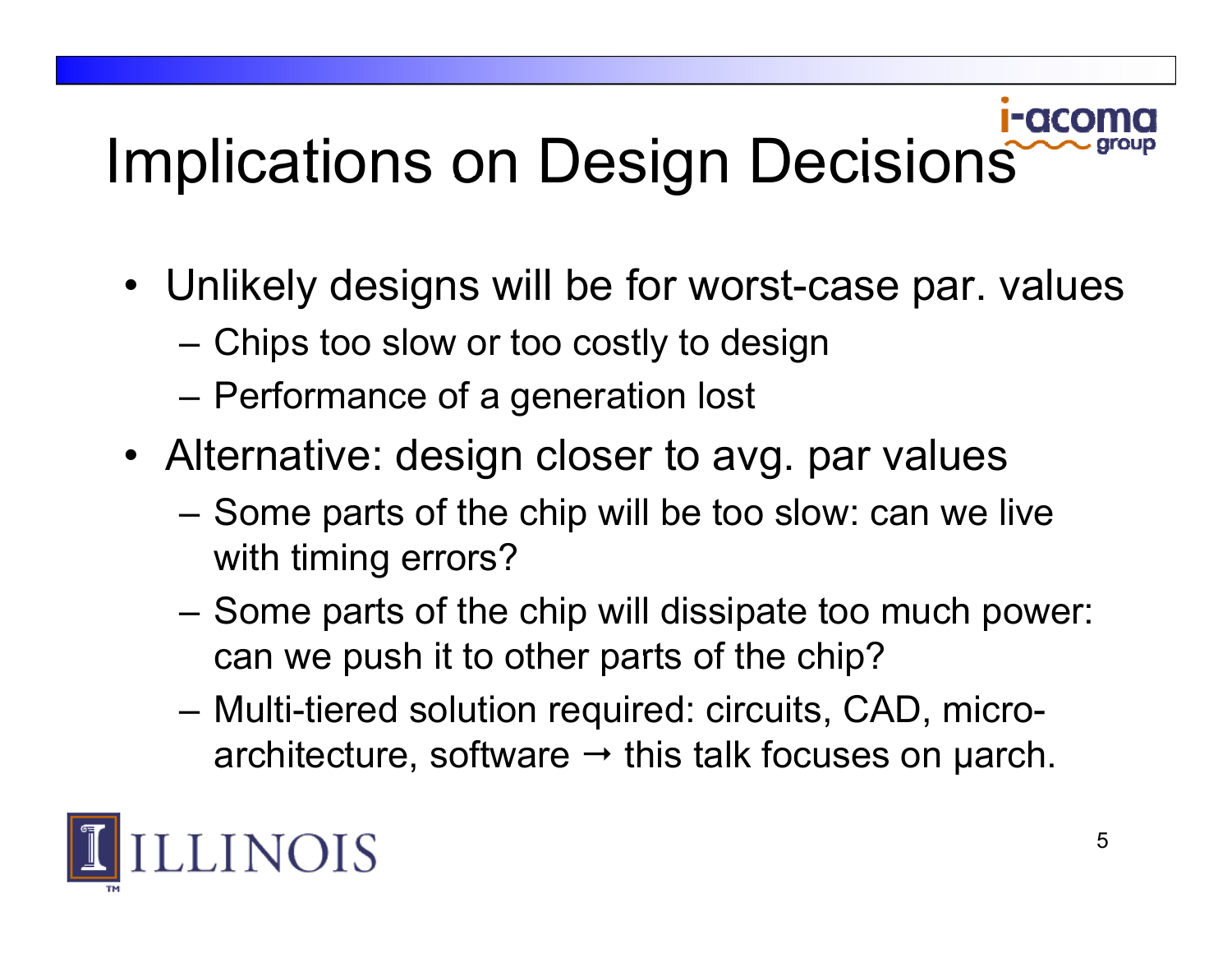## Variation components

I-acoma

group



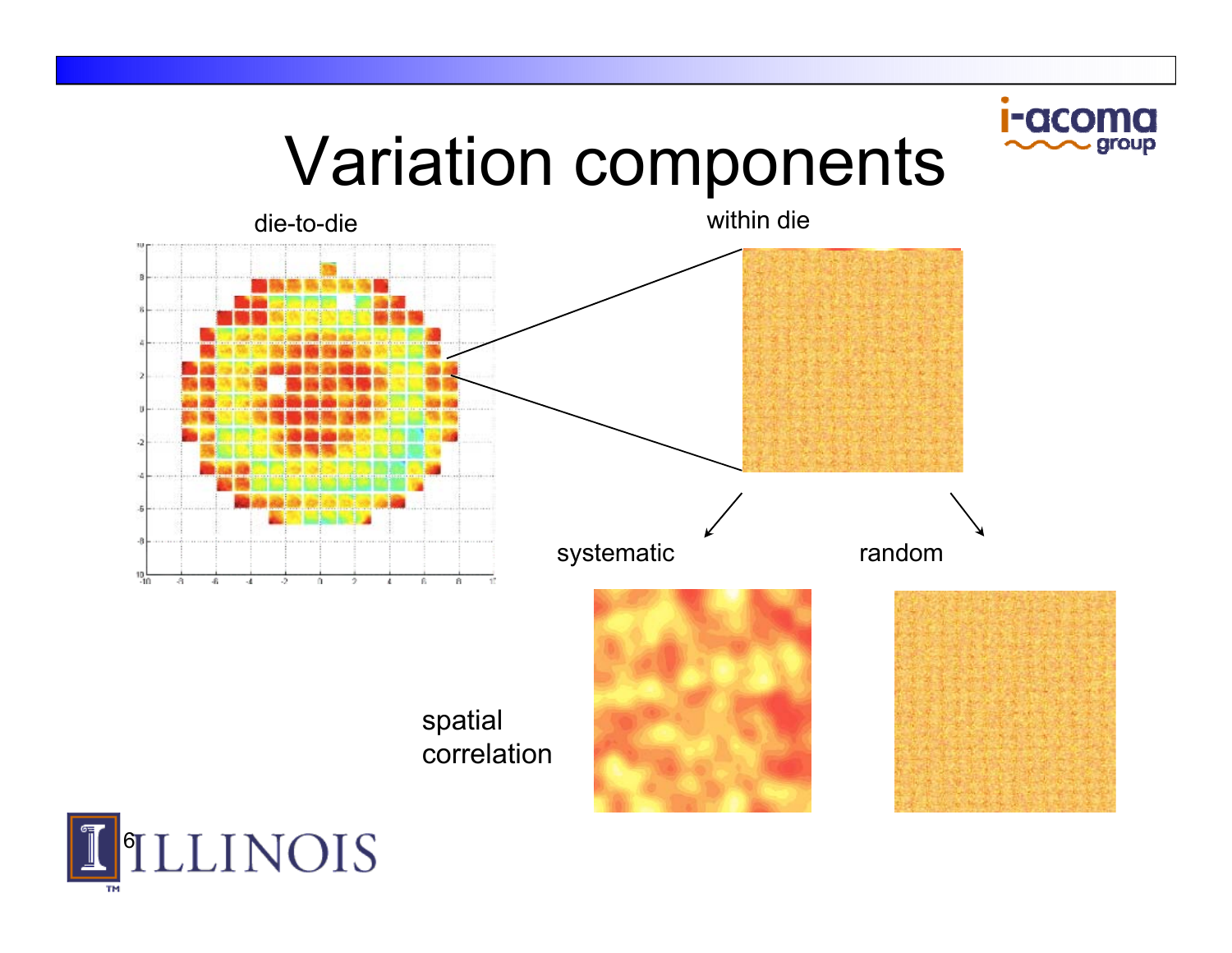#### **I-acor** Modeling Process Variation



 $\blacksquare$ Photo-lithographic effects

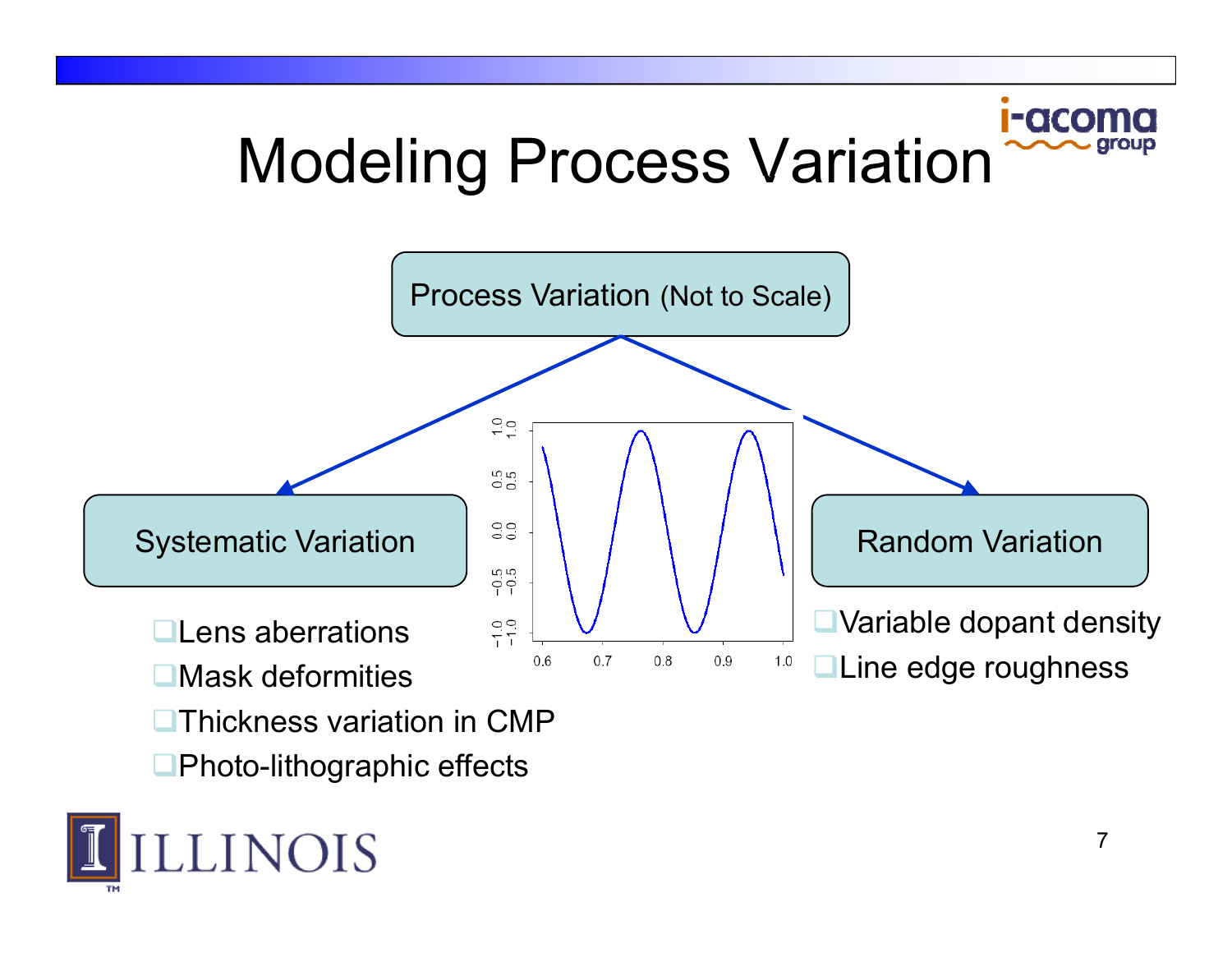# Systematic Variation

- •We divide the chip into a grid of points
	- •• Each point has one random value of  $\Delta P_{sys}$
- •• Multivariate normal distribution (μ<sub>sys</sub>, σ<sub>sys</sub>)
- •Characterized by a correlation function:

$$
corr(P_{\vec{x}}, P_{\vec{y}}) = \rho(r) ; r = |\vec{x} - \vec{y}|
$$

- •Correlation is position independent and isotropic
- •For *ρ(r)* we choose the spherical model
- •Random: modeled analytically at transistor granularity





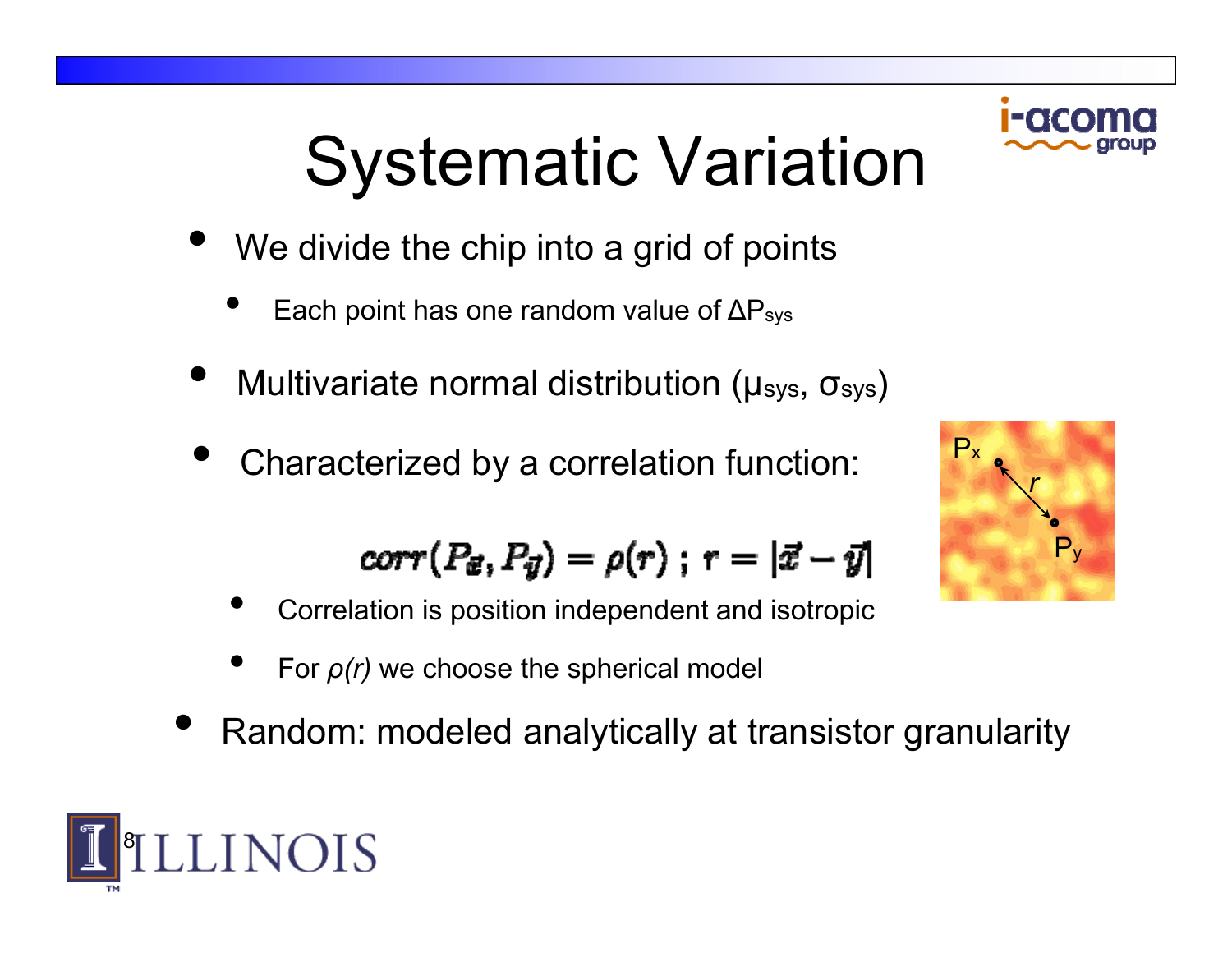#### Spherical Model ρ(r)  $\rho(r) = \begin{cases} 1 - \frac{3r}{2\phi} + \frac{r^2}{2\phi^2} & : (r \le \phi) \\ 0 & : \text{otherwise} \end{cases}$ 0 O Φ Stronger correlation Weaker correlation P xP x *r*

P Py

*r*

Py

•• Matches measured data [Friedberg et al. 05]

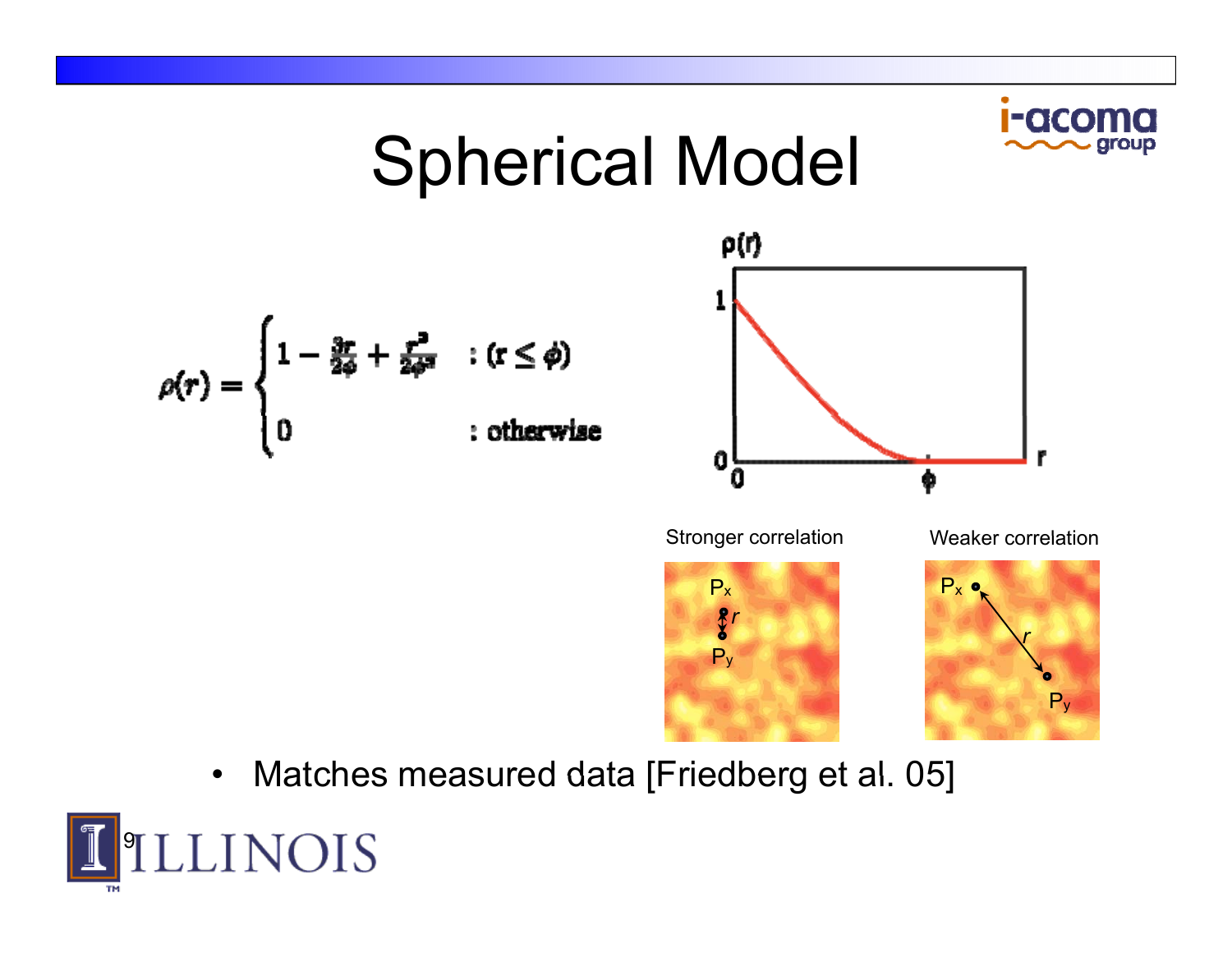## Modeling Systematic Variation



 Multivariate normal distribution with Spherical Spatial Correlation ( μ, σ, Φ)





**INOIS**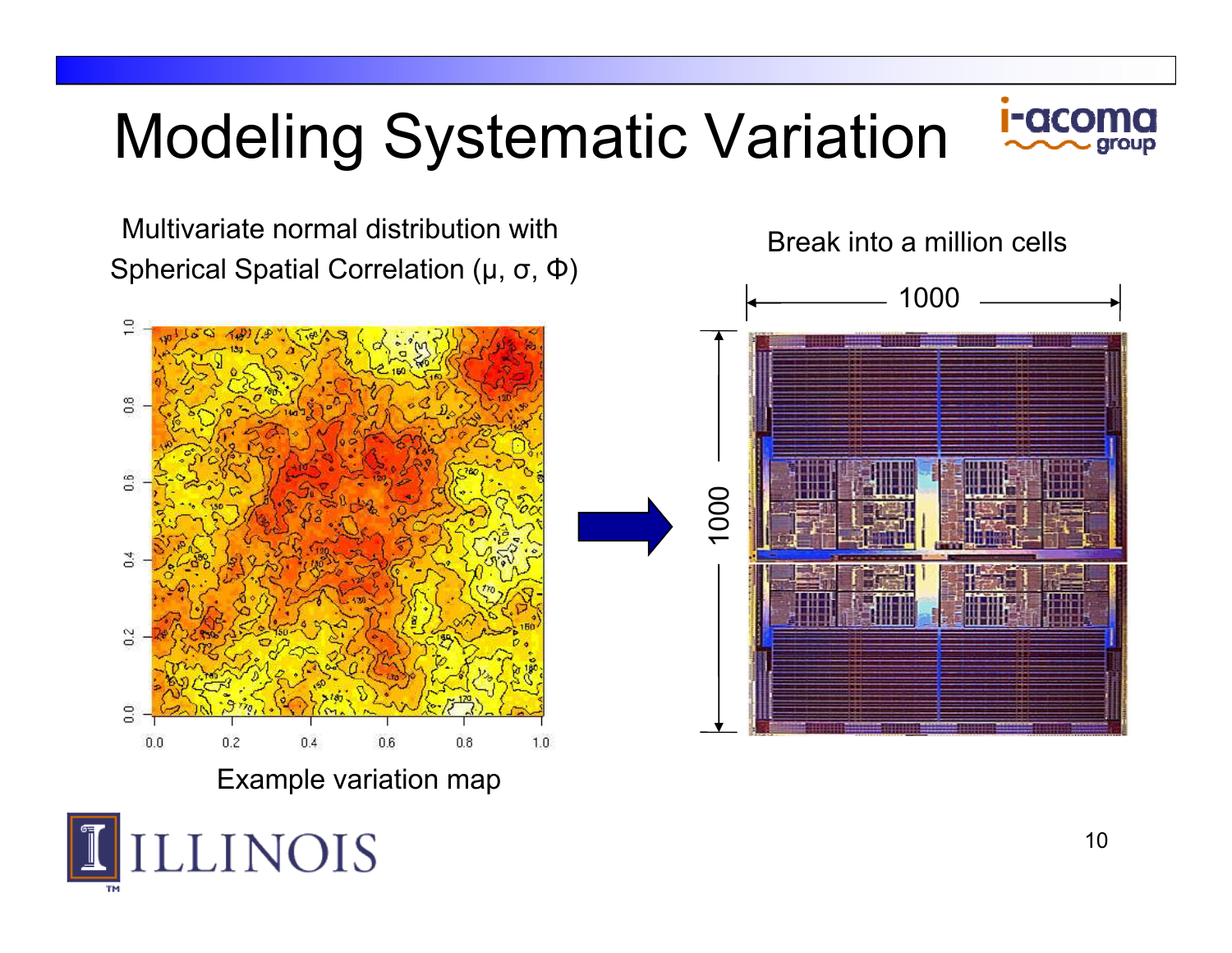

Paths in <sup>a</sup> Pipeline Stage









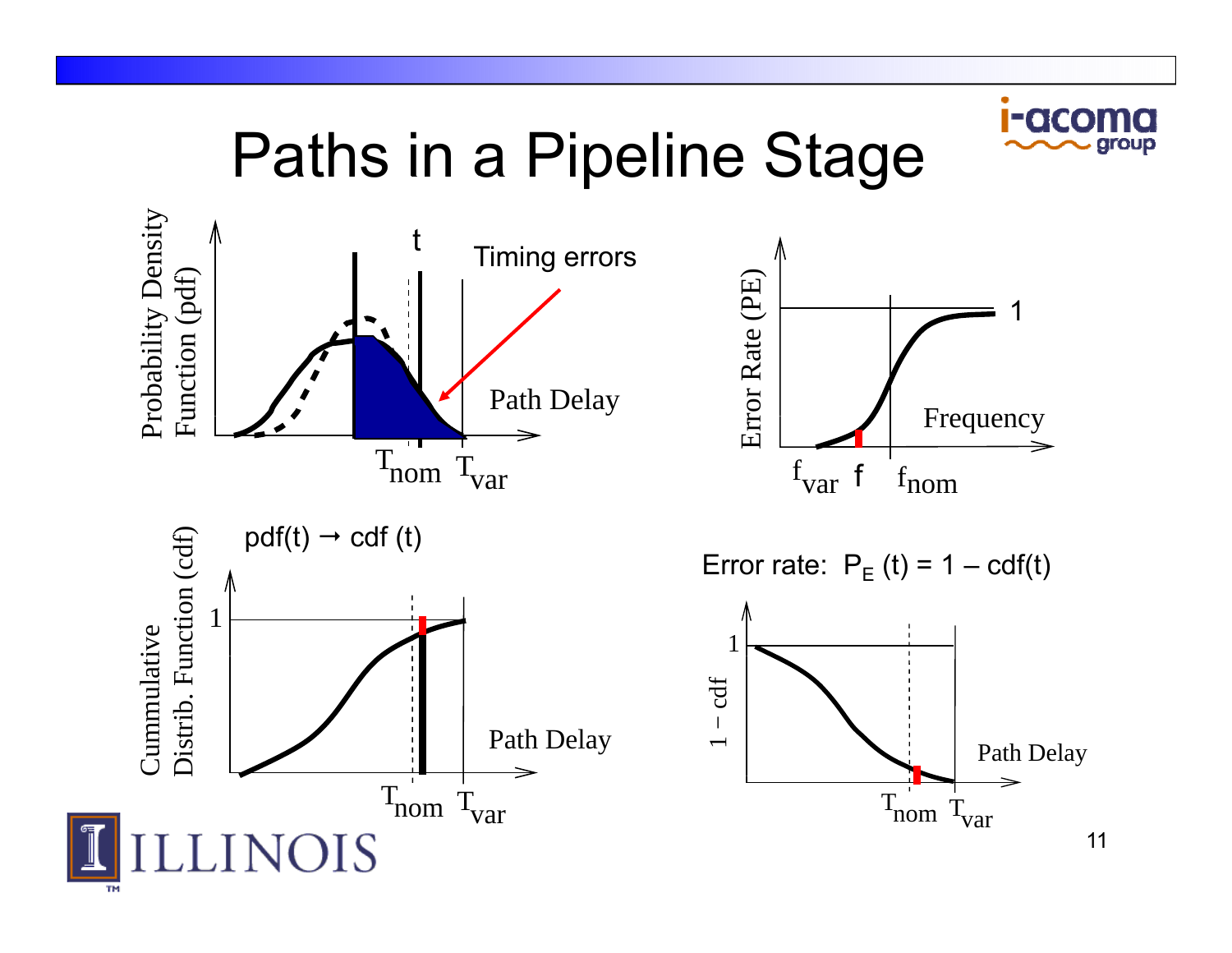

### Error-rate vs Frequency



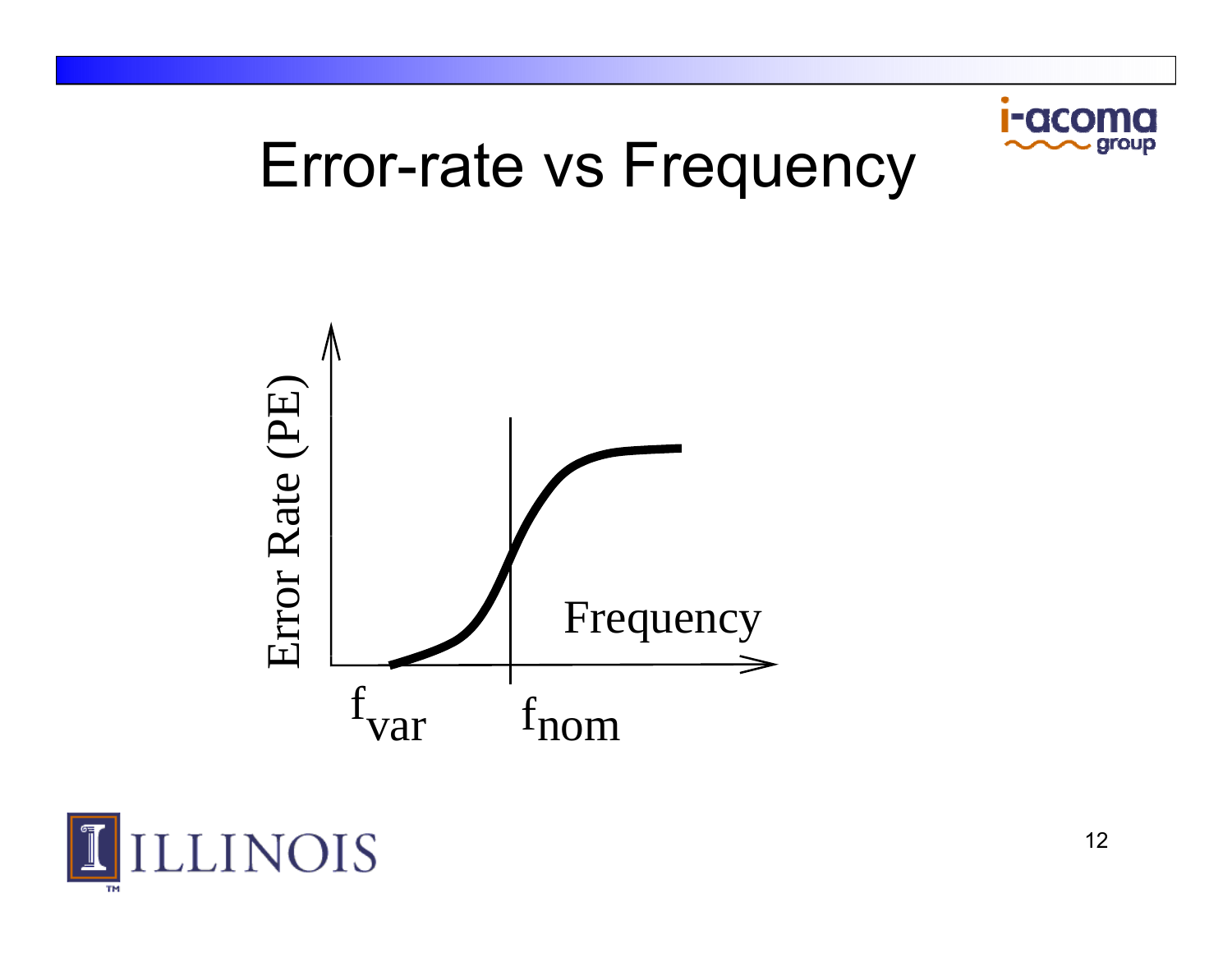## FOCO Basic Kinds of Structures

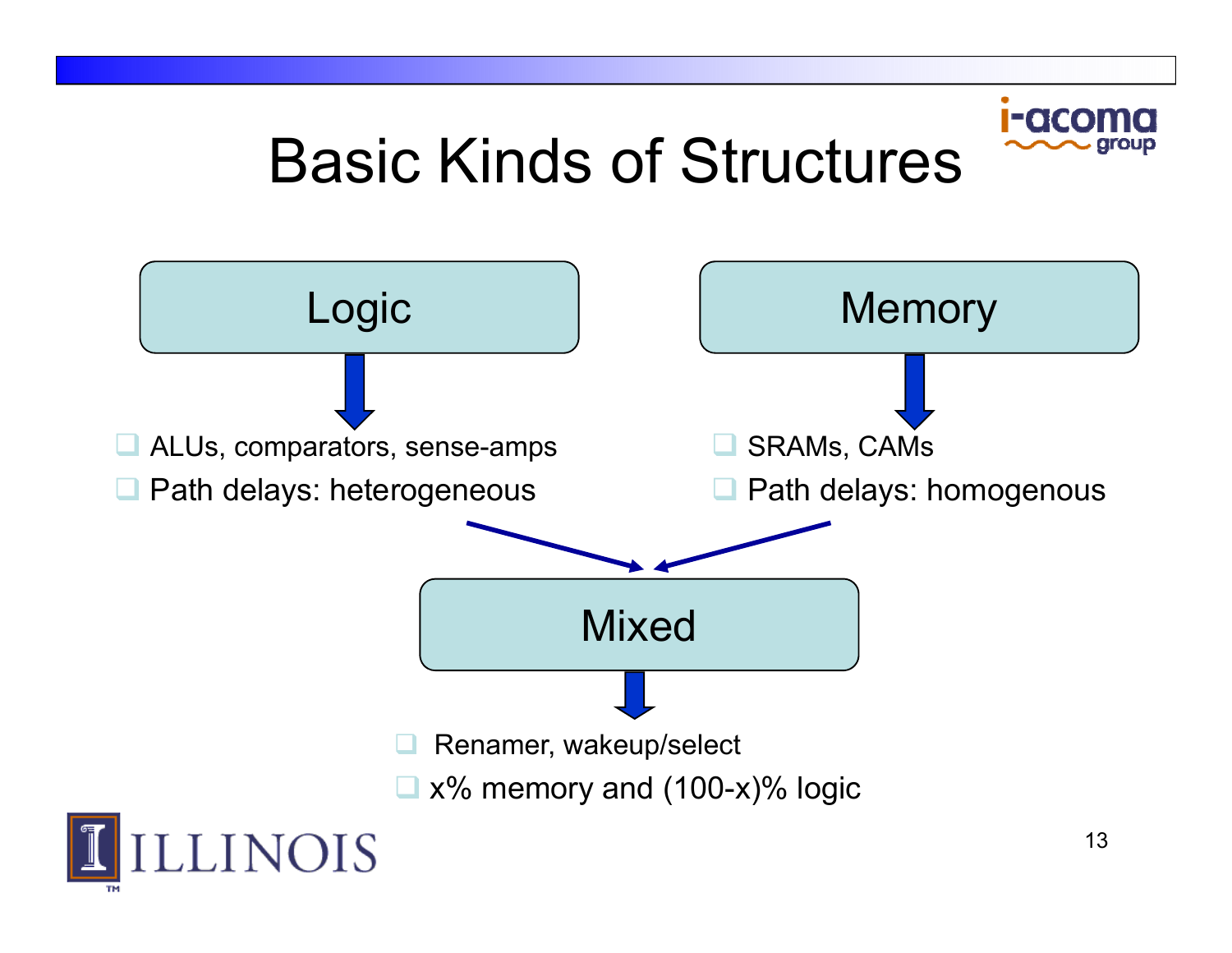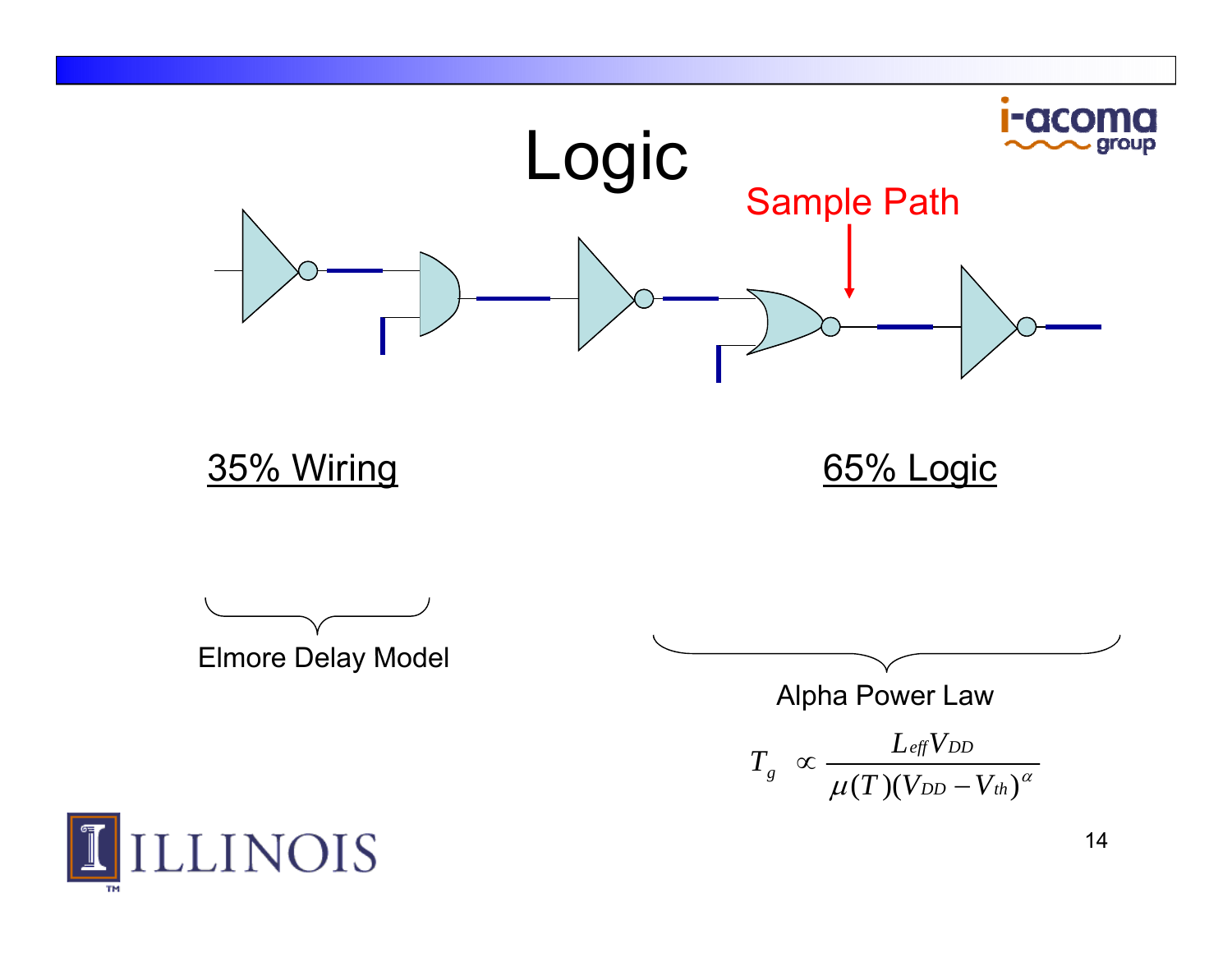

•Obtain  $D_{\text{noise}}$  using a timing analysis tool

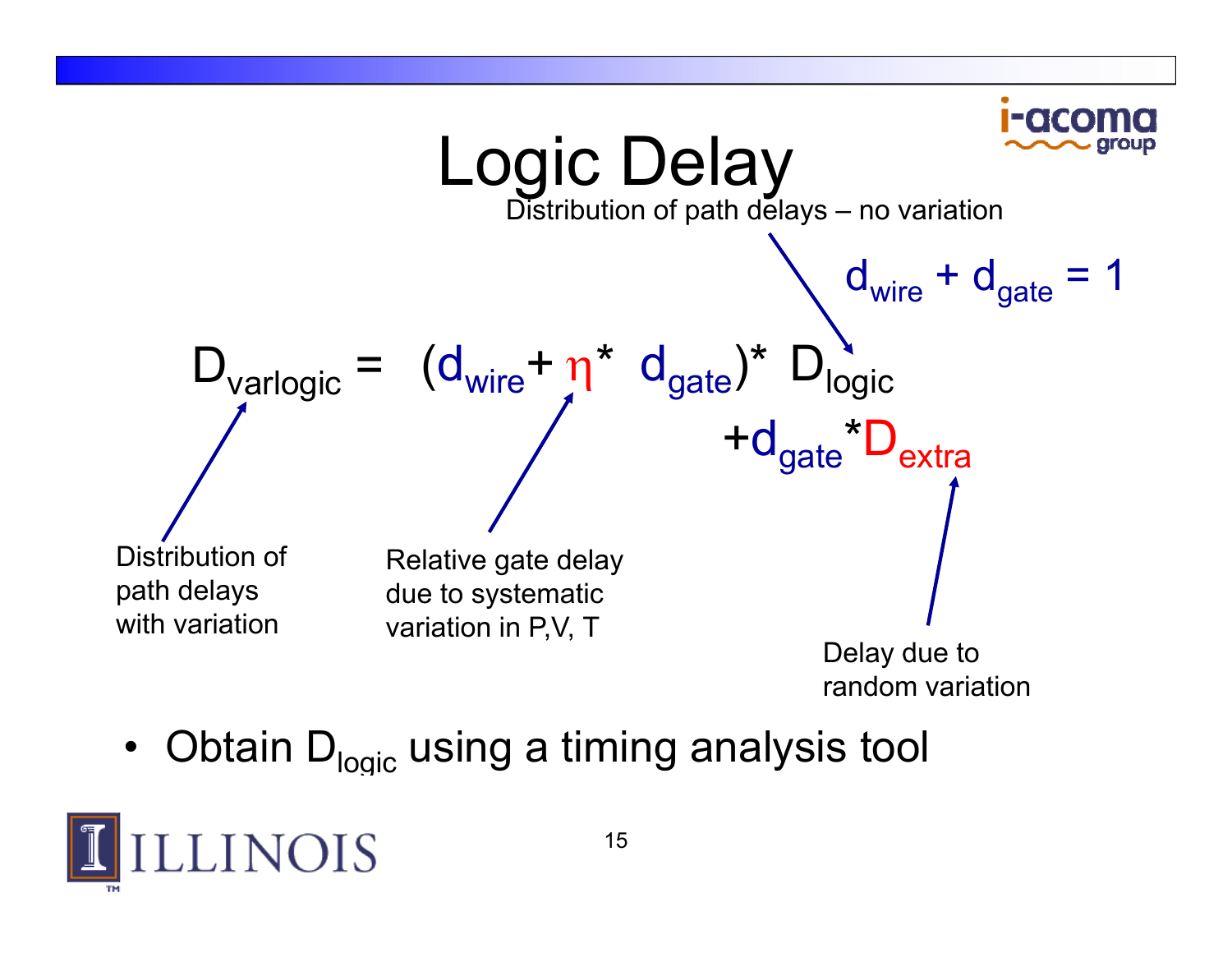

- •μ<sub>νtx</sub>, μ<sub>νty</sub>, μ<sub>ιx</sub>, μ<sub>ιy</sub> are the systematic components
- •σ<sub>νtx</sub>, σ<sub>νty</sub>, σ<sub>ιx</sub>, σ<sub>ιy</sub> are the random components

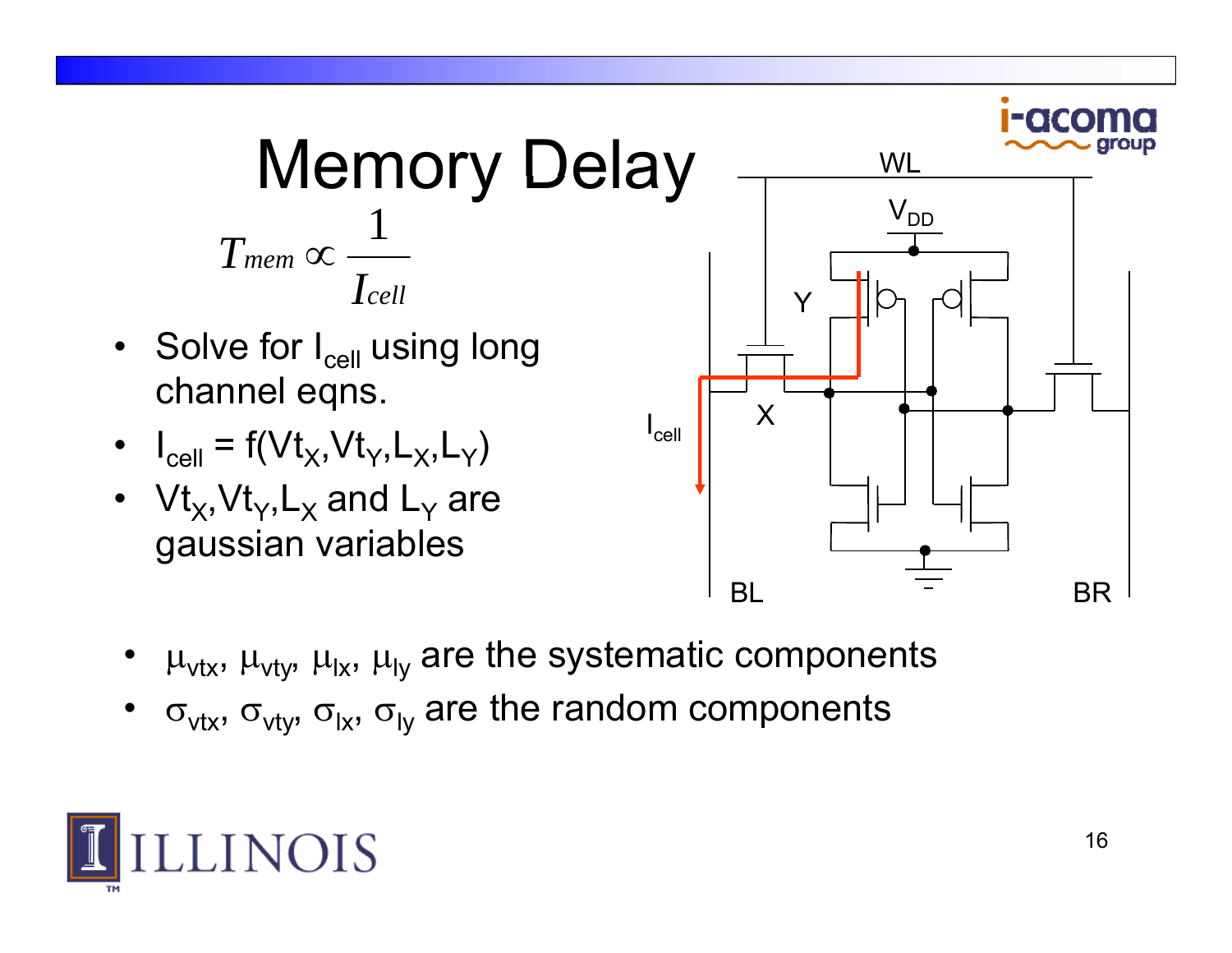

#### Memory Delay – II

- Find a distribution for  ${\sf T}_{\sf mem}$ 
	- – ${\sf T}_{\sf mem}$  is a function of four gaussian variables
	- $\,$  Model T $_{\sf mem}$  as a normal distribution
	- Find the μ and σ for T<sub>mem</sub> using multi-variable Taylor expansion
	- This is the access time dist. for 1 bit
- A typical entry has 32-128 bits
	- Find the max distribution of 32-128 normal variables
- Error probability = 1  ${\rm cdf(t_{mem})}$ –**LINOIS**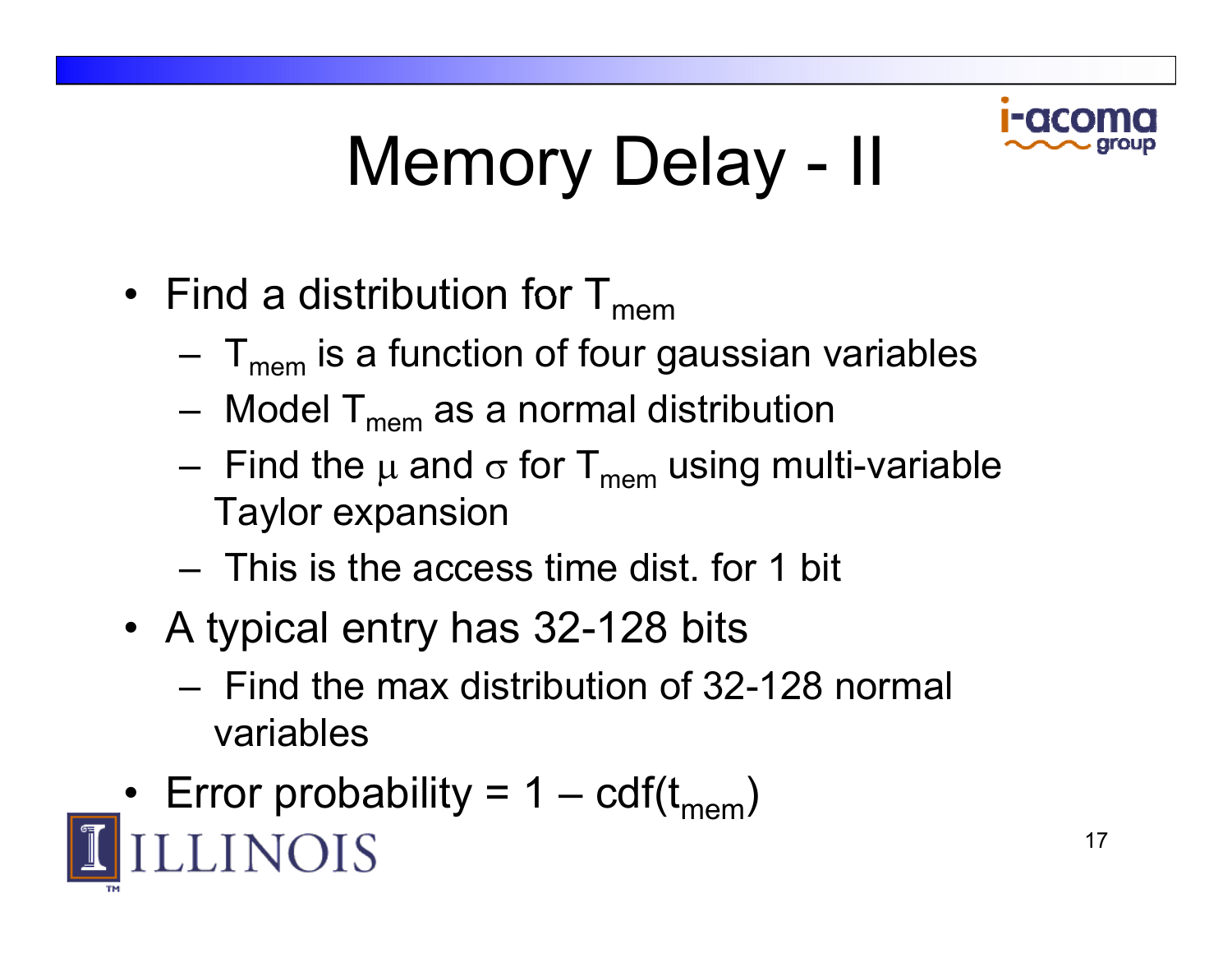# Memory Delay

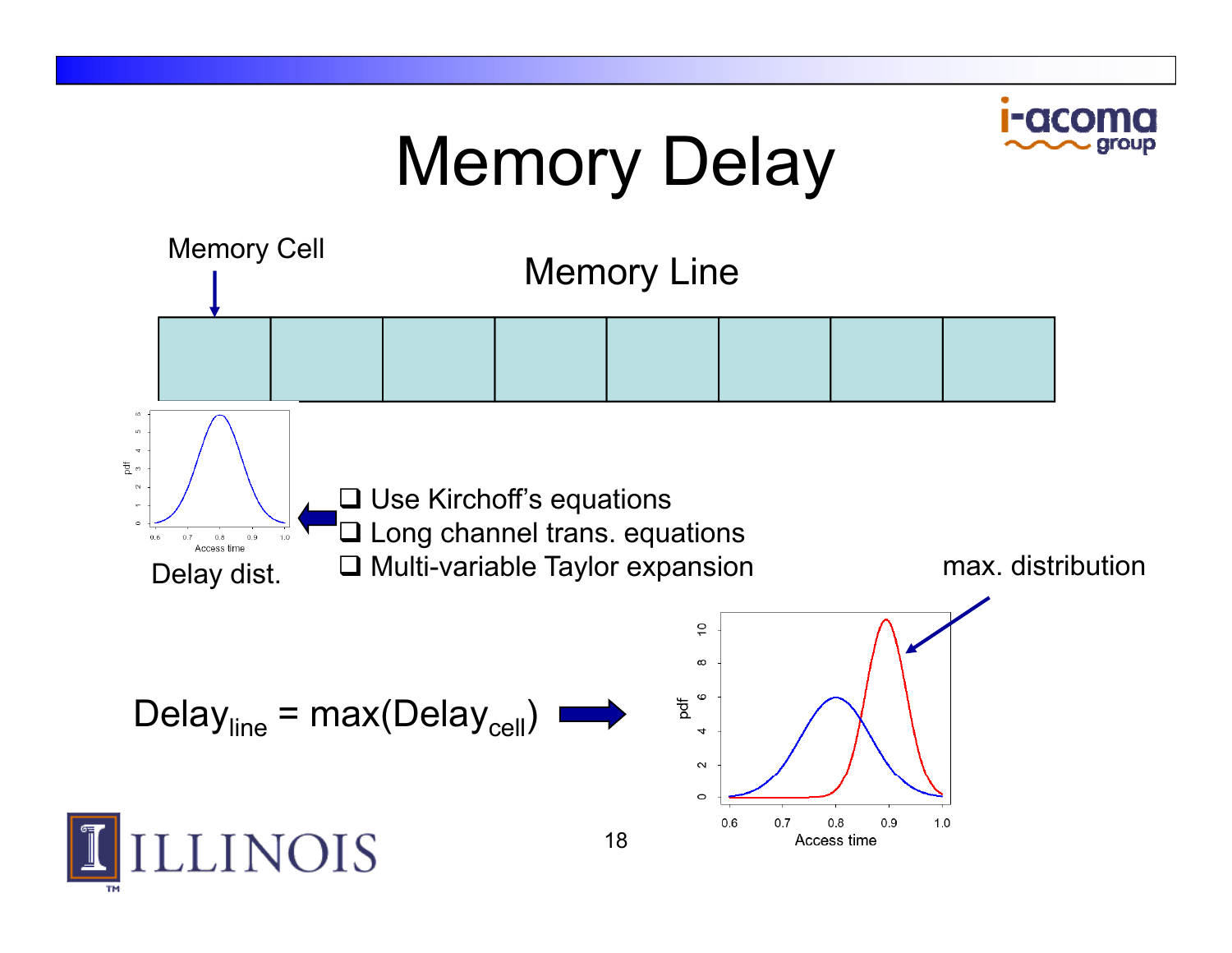

# Combined Error Model

- $\bullet\,$  We have the delay distributions
- For each structure
	- $-$  per access,  $\mathsf{P}(\mathsf{E})$  = 1  $-$  cdf(t)
	- $P(E)$  per inst =  $\alpha P(E)$  ,  $\alpha$ =accesses/inst.
- • Combined error rate per instruction
	- $P(E)_{total} = \sum \alpha P(E)$
- • CPI penalty per instruction
	- recovery\_penalty \* P(E)<sub>total</sub>

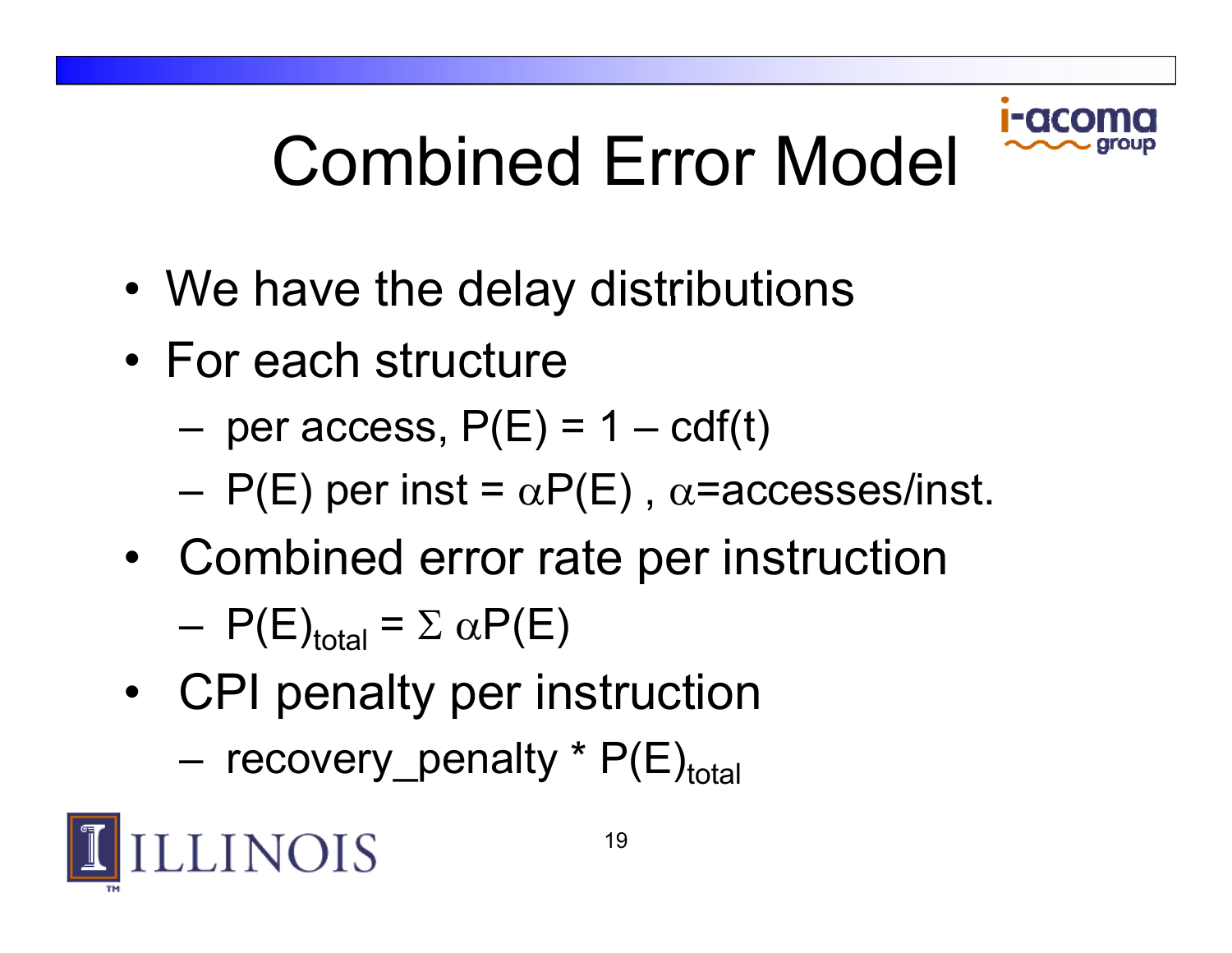



group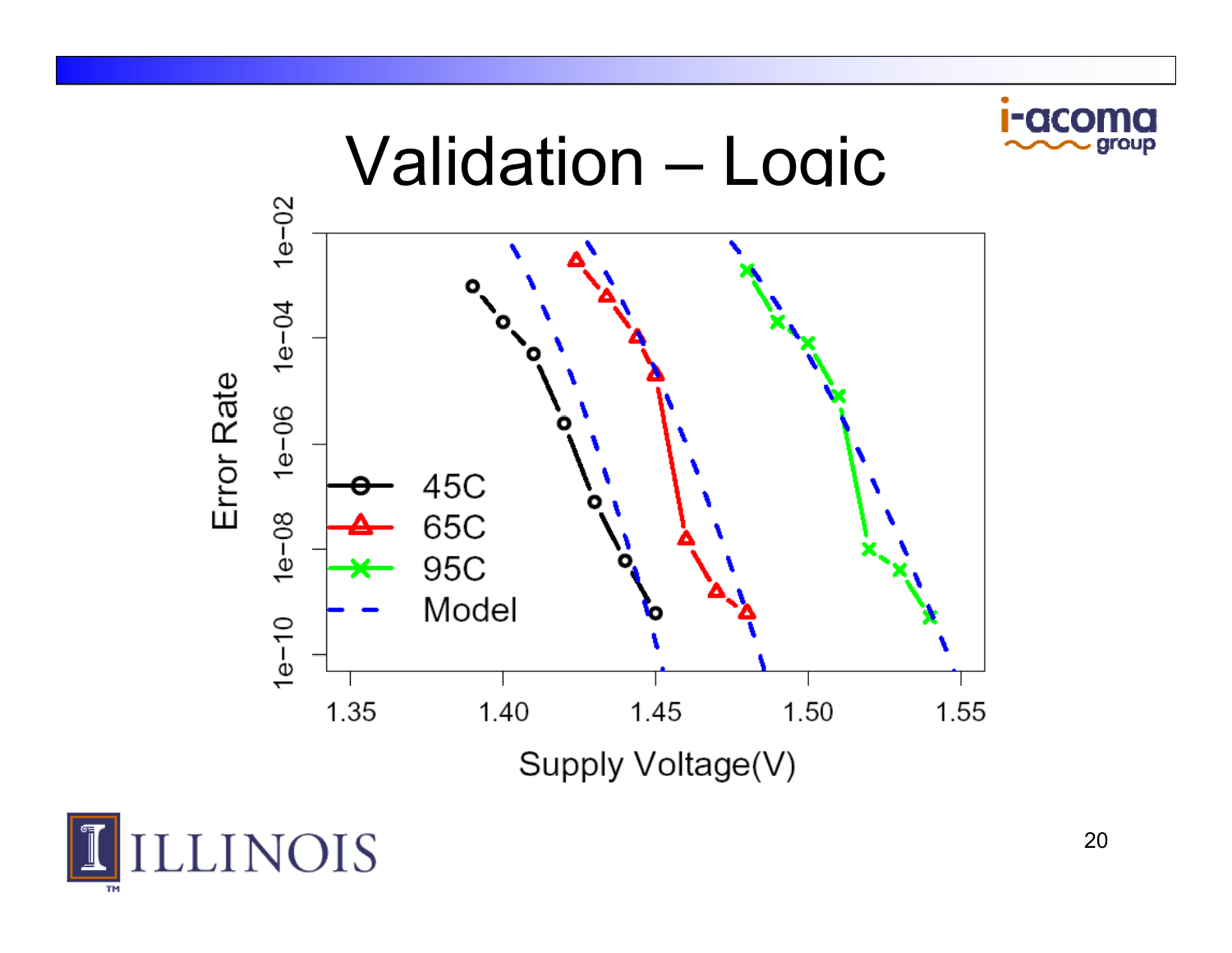

### **Validation - Memory**



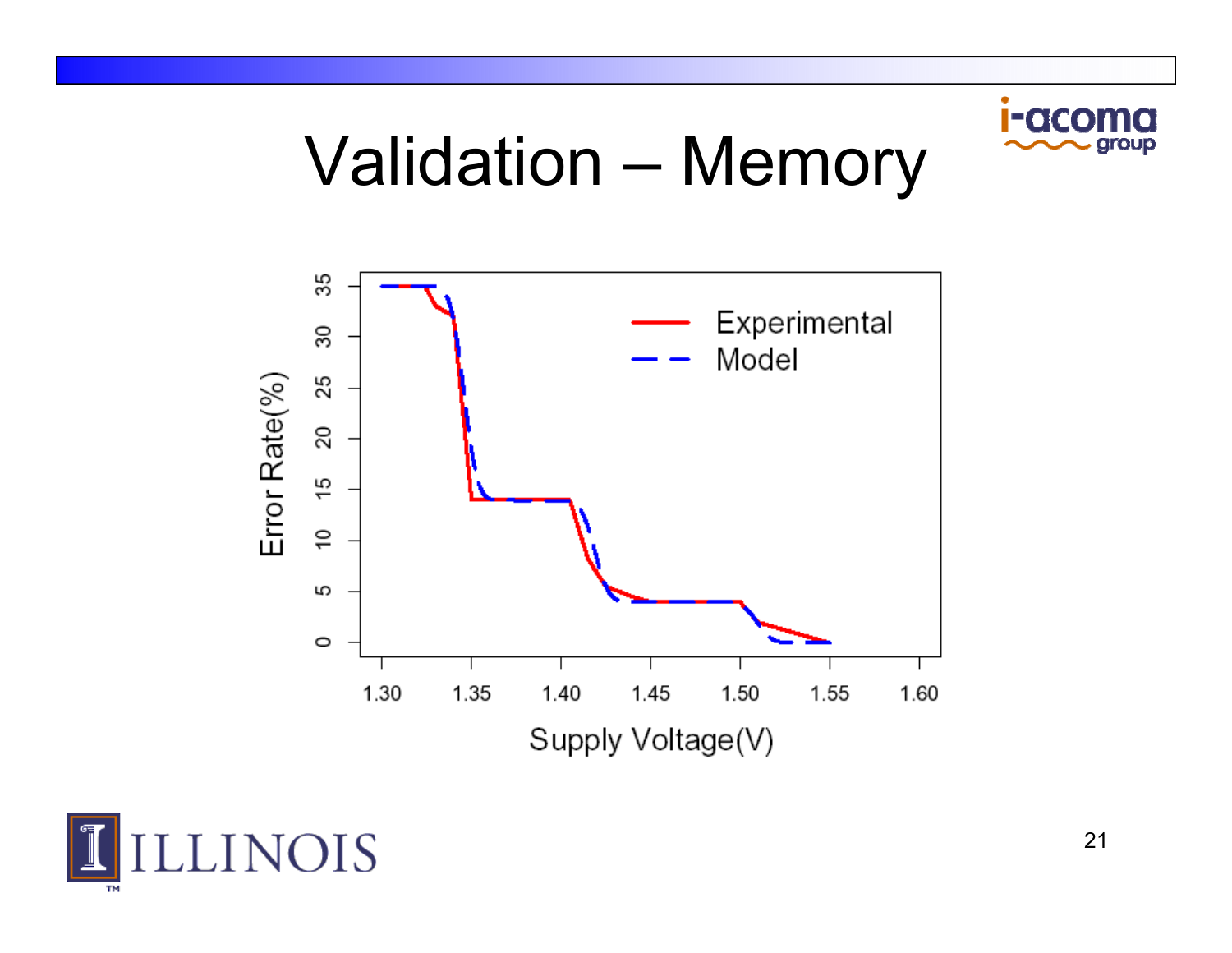# **Finding out the Distributions**

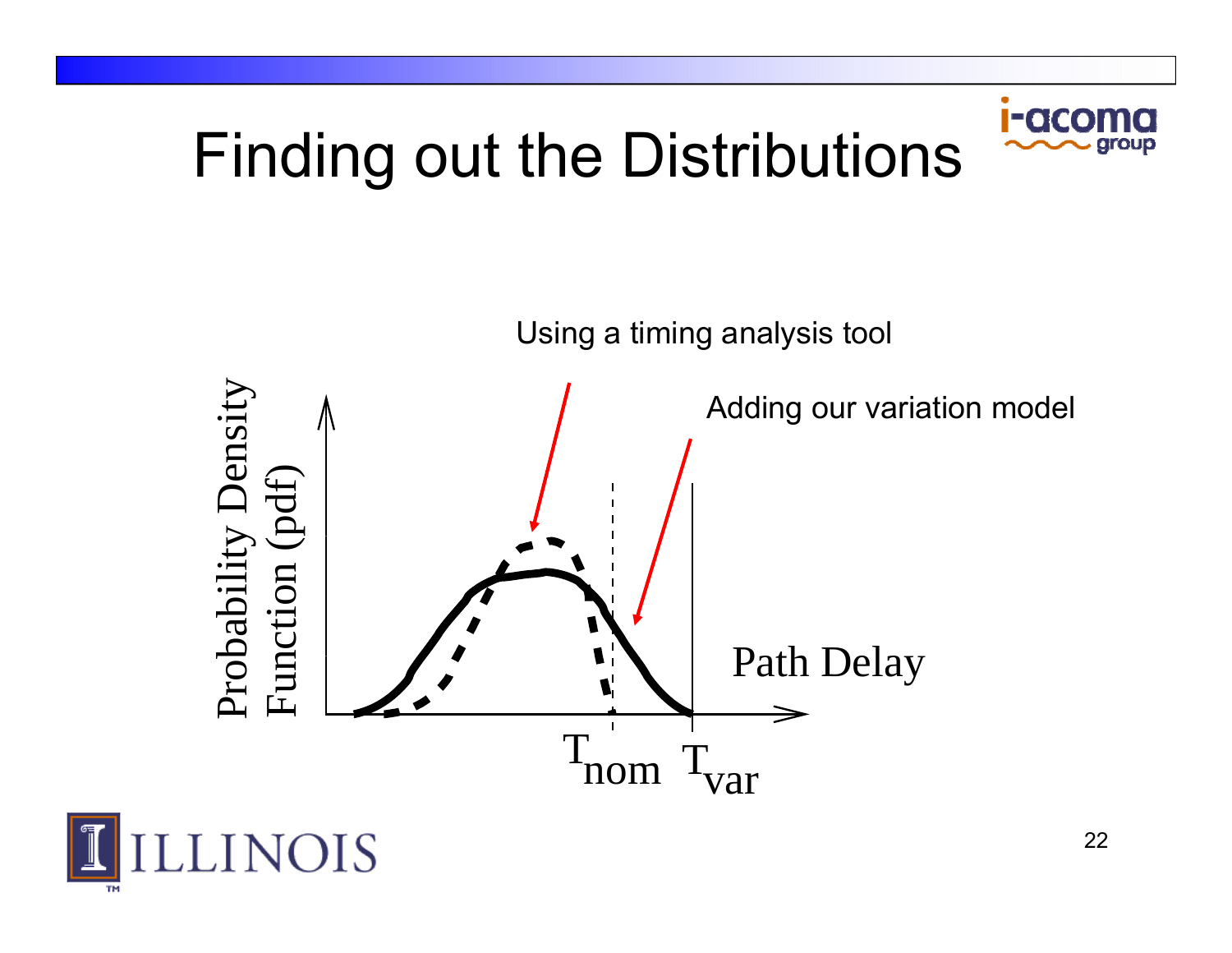

Adding Up all Pipe Stages

Whole processor





 $P_{E}(f) = \sum_{i}^{n} (a_{i} \times P_{E_{i}}(f))$ *i* $=$  >  $(\alpha_i \times$ 

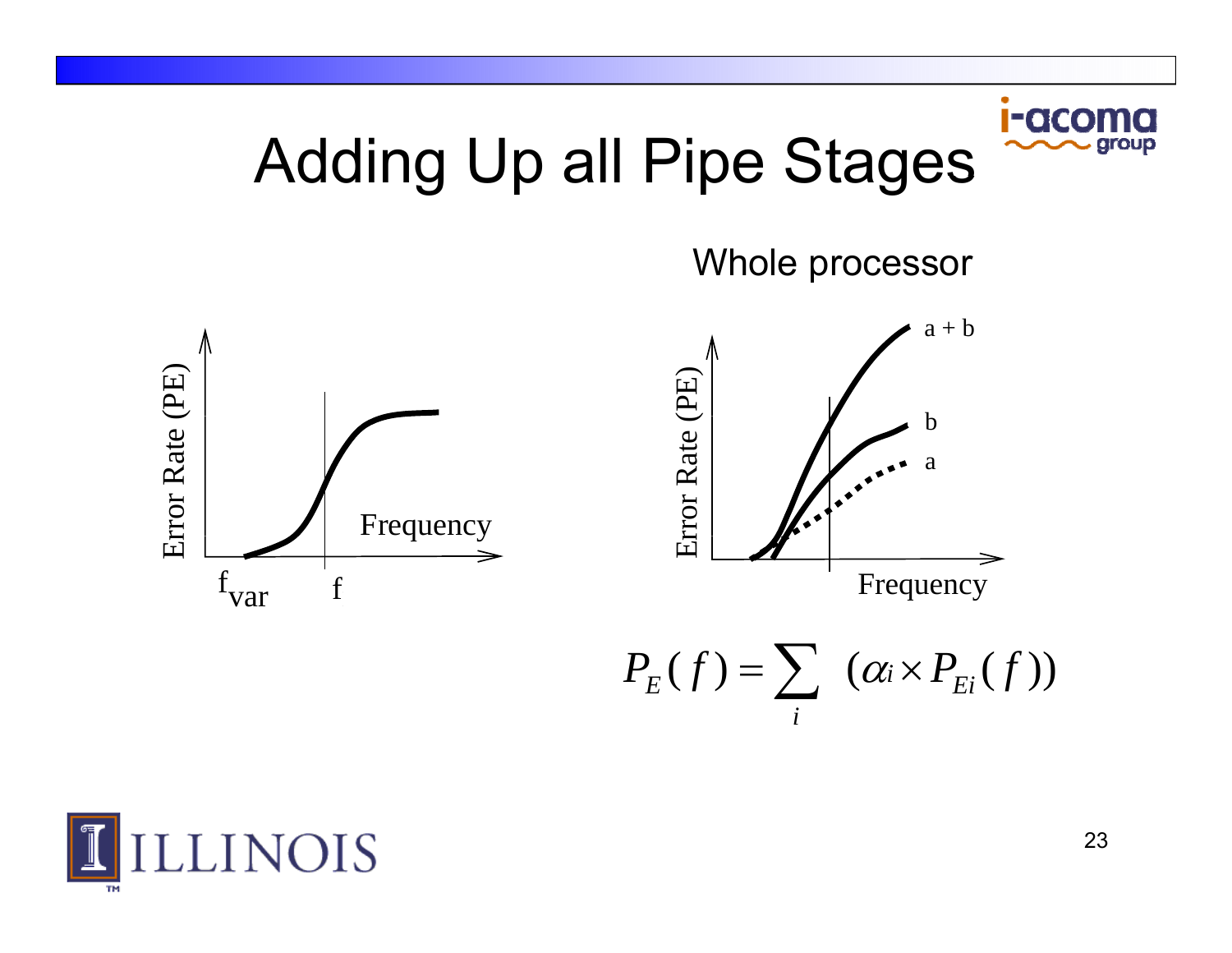

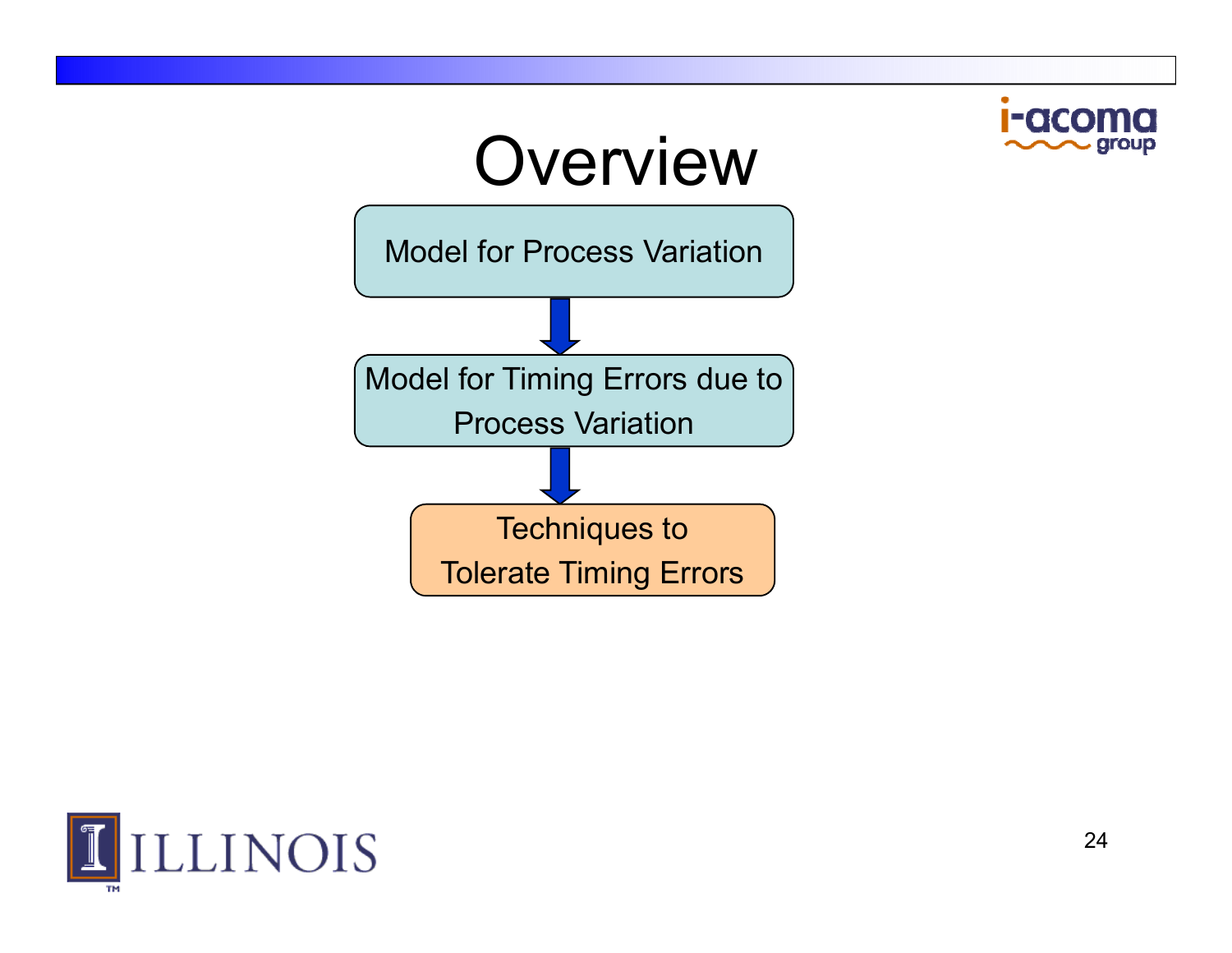### Variation Aware Timing Speculation (VATS)





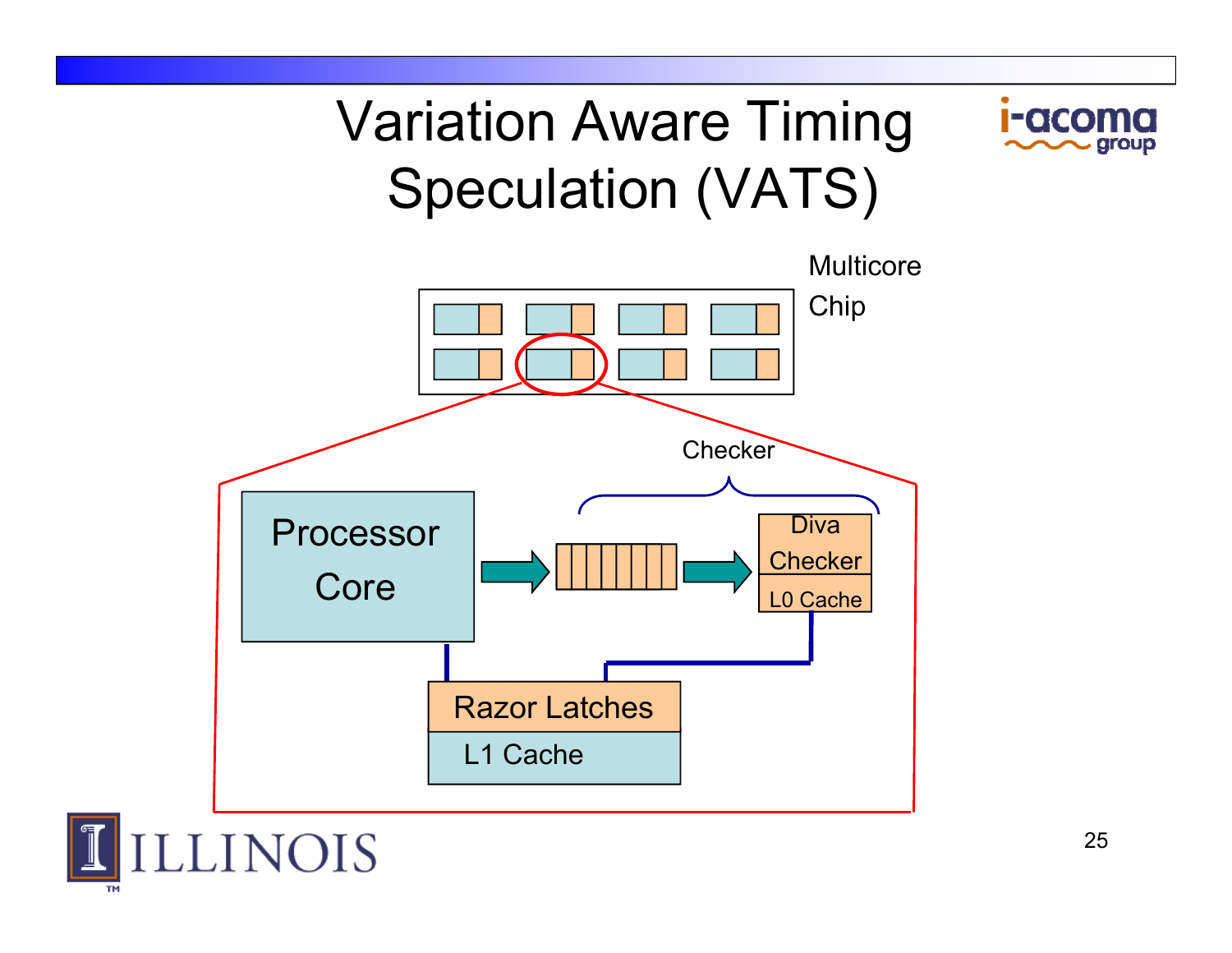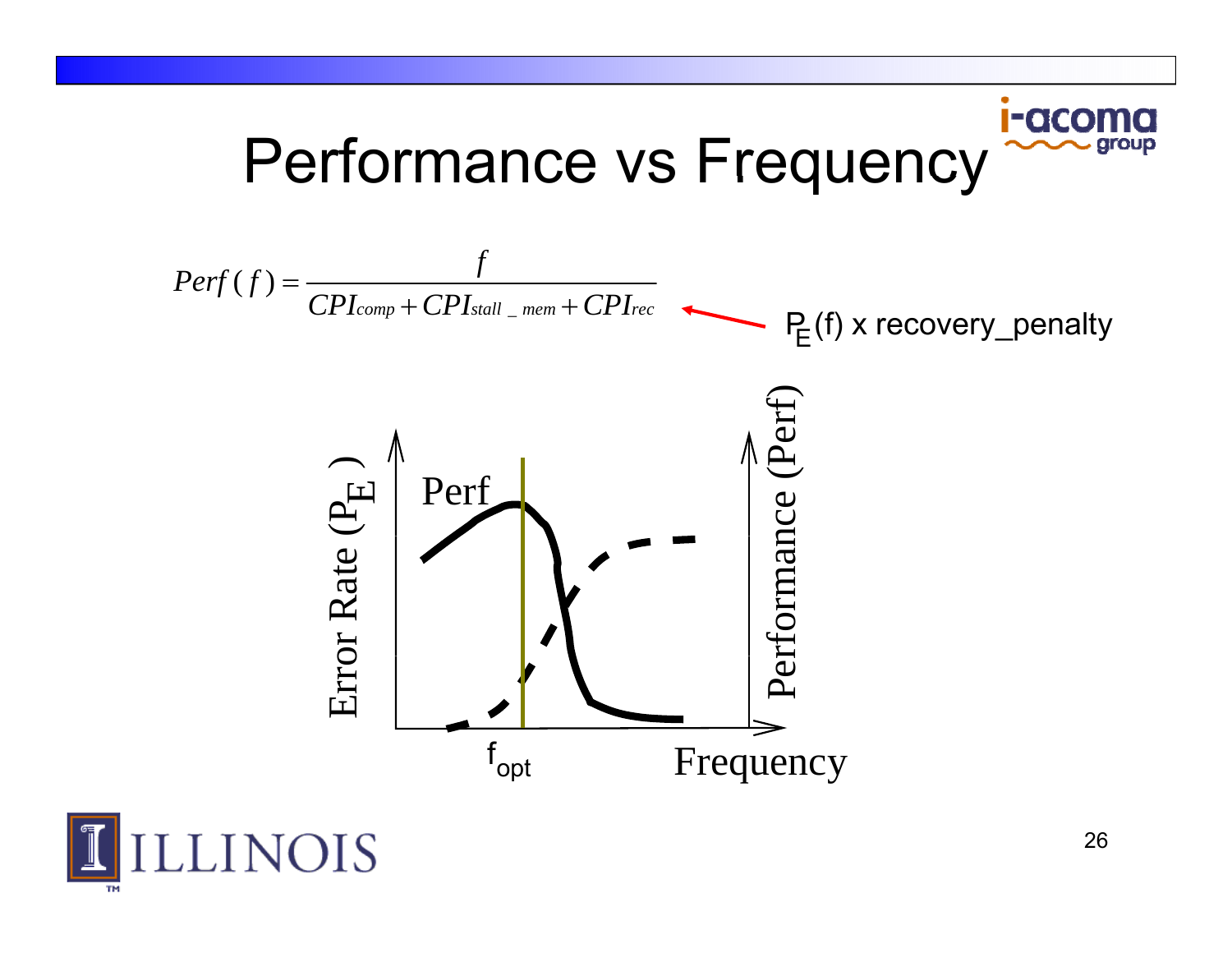

### AMD Athlon-like Processor